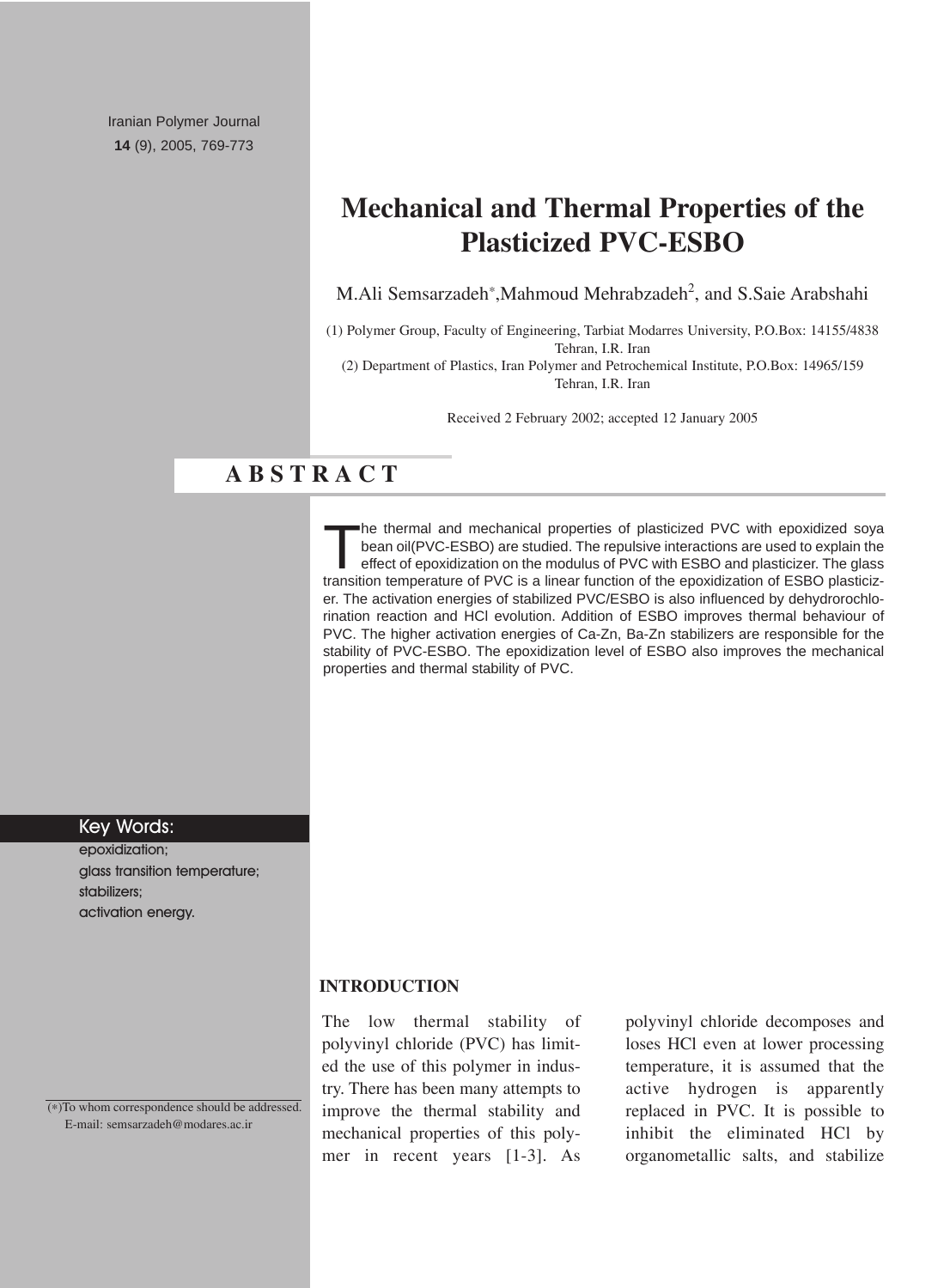PVC or supress the catalytical effect of HCl in this reaction by epoxides [4]. We have earlier reported the effect of epoxidization of soya bean oil on the dynamic mechanical behaviour of DOP plasticized PVC. The storage modulus  $(E)$  and tan  $\delta$  of the plasticized PVC-ESBO have been used to show the extent of homogeneity and stability of PVC [5]. Since the level of epoxidization improves the glass transition temperature  $(T_{\sigma})$ , and the second phase order transition of PVC is a thermodynamic process we have studied the thermal effect of different levels of epoxidization of ESBO-PVC. In this paper we wish to report the stability of PVC with calcium, barium and zine stabilizers and show how these salts and the epoxidization level of SBO influence the decomposition time and temperature of PVC-ESBO.

#### **EXPERIMENTAL**

## **Materials and Equipment**

Polyvinyl chloride is a pipe grade with K-value of 65 and density 0.580 g/cm3. The plasticizer is DOP or epoxidized soya bean oil. PVC and dioctyl phthalate are manufactured by Iranian Petrochemicals. Soya bean oil (SBO) is form Pak Behshar, Iran. Percent unsaturation of oil is 8.6. The epoxidization of SBO is carried out with 30%  $H_2O_2$  and acetic acid (4,5). Typical formulation consists of PVC and 10% epoxidized soya bean oil with 3, 5, 10.5, 14.5 and 20% epoxidization. The stabilizers are based on 2.5 wt% BaCl<sub>2</sub>,  $ZnSO_4$  or  $CaCl<sub>2</sub>$ . Soya bean oil salts are prepared by addition of NaOH and precipitation of new salts from the solutions of BaCl<sub>2</sub>, ZnSO<sub>4</sub> or CaCl<sub>2</sub>. The mixing is carried out in a Haak Buchler Instrument, Model 750, torque rheometer. The storage modulus (E') and glass transition temperature  $(T_g)$  are measured by dynamic mechanical thermal analyzer (DMTA). The thermal stability and weight loss of plastisols are measured by thermogravimetric analyzer (TGA). The tensile, impact resistance and hardness of samples are measured at 25°C according to ASTM-D638, ASTM D256-88 and ASTM-D2240.

#### **RESULTS AND DISCUSSION**

Polyvinyl chloride exhibits a complex morphology

with several hierarchies of particles and small degree of crystallinity. This means, the entanglements of the polymeric chain may have various levels [2]). Thermodynamically, the second order phase transition is a glassy like short-range order, but liquid like in long range disorder and solid. The glass transition state depends on  $\overline{M}_n$  of polymer and hence one may assume that at the liquid-glass transition, the first derivative of free energy as volume, enthalpy and entropy are continuous quantities, but the second derivatives like the specific heat, compressibility or thermal expansion coefficient show jumps. Apart from some relations like WLF that expresses the viscoelastic behaviour of polymers with respect to their glass transitions, the nature of glass transition is not clear and new thermodynamic expressions are needed [6]. In this respect, we have utilize the additivity rule to develop useful equations thatcorrelate the glass transition temperature of two component systems with certain thermodynamic parameter. In the past, there have been number of attempts to relate the glass transition temperature to the weight fractions [7, 8]. But these relations, do not express adequately the second phase transition order of the plasticized PVC with the epoxidized SBO.

If we assume that fractional free volume increases linearly with temperature even at  $T > T_g$ , and the increment of expansion coefficient at  $T_g$  remains constant; then one can express the epoxidization level with, a similar thermodynamic relation:

$$
T_g = \frac{(W_1 + KW_2)T_{g_1}T_{g_2}}{T_g W_2 + KW_2T_{g_1}}
$$
 (1)

In eqn  $(1)$ , K is defined as:

$$
K = \left(\frac{d_1}{d_2}\right)\left(\frac{T_{g_1}}{T_{g_2}}\right) \tag{2}
$$

Where  $W_1$  and  $W_2$  are weight fractions of the first and second components of PVC but with two different levels of epoxidizations and  $(d_1/d_2)$  is the density ratio (K)  $\sim$  1.0). The glass transition temperature of  $\alpha$ -transition from dynamic mechanical analysis, is used to show the linear relation of ESBO with respect to epoxidization. The elastic modulus (E) of PVC/plasticizer (90/10 wt%) at different levels of epoxidization temperatures  $(25, 70$  and  $100^{\circ}$ C) are shown in Figures 1-3. These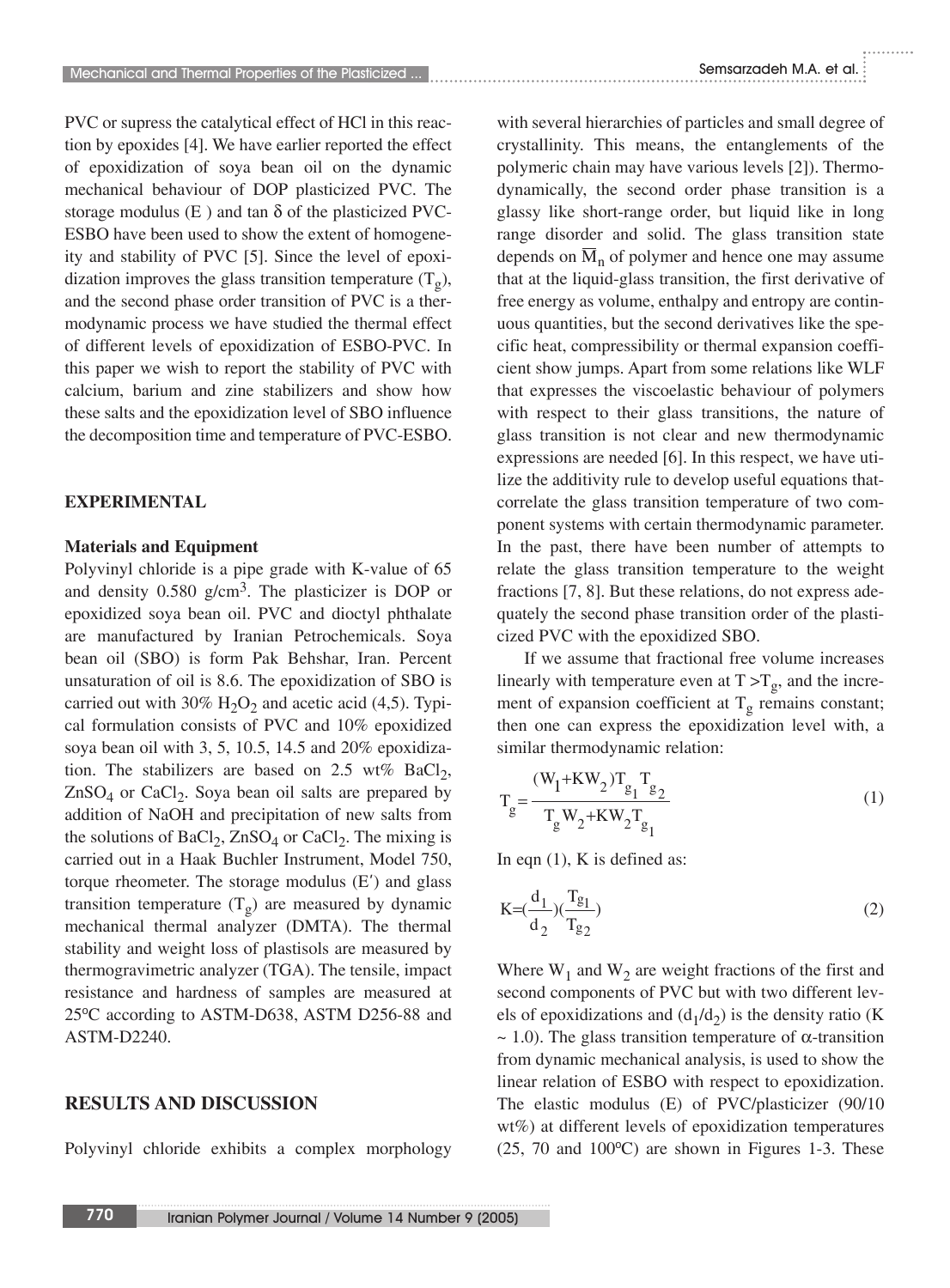

**Figure 1.** The effect of epoxidization level on the elastic modulus of PVC/ESBO plasticizer at 25°C.



**Figure 2.** The effect of epoxidization level on the elastic modulus of PVC/ESBO plasticizer at 75°C.



**Figure 3.** The effect of epoxidization level on the elastic modulus of PVC/ESBO plasticizer at 110°C.

results show that at 10.5% of epoxidization, the storage modulus drops. This behaviour is best explained by the repulsive interactions between the PVC and the epoxidized groups in ESBO. Since the epoxy group enhances the polarity and interaction of the oil with PVC, it is expected that at a higher epoxidization level, the miscibility and homogeneity of PVC-EPSBO also increases, this explains the behaviour of the elastic modulus of the



**Figure 4.** The effect of weight percent of (10.5% mole) ESBO on the impact strength of PVC.



**Figure 5.** The effect weight percent of (10.5% mole) ESBO on the hardness of PVC.

plastisol at higher levels of epoxidization. At the lower level of epoxidization, the interactions are not sufficient to bring about the necessary homogeneity or the miscibility of ESBO plasticizer. Similar behaviour has been reported for the viscosities of the epoxidized liquid natural rubber and PVC (8). The transformation of PVC-ESBO phases into a single homogeneous phase controls the elastic modulus [5]. Apparently tensile and other mechanical properties of PVC-EPSBO at 25°C are controlled by the same effect and the homogeneity of the phases involved can improve the mechanical properties of PVC-DOP/ESBO shown in Figures 4-5.

## **Plasticization of PVC with DOP and ESBO**

The effect of DOP on the mechanical properties of PVC/plasticizer (90/10), with the plasticizer made up of (DOP/ESBO) is studied on 95/5, 90/10, 80/20, 60/40, 40/60 and 20/80 weight ratios of DOP/ESBO. Since DOP with 10.5 mole percent ESBO linearly reduces the glass transition temperature of PVC in Figure 6, it is concluded that, at this level of epoxidization, the ester groups from DOP act like the epoxy groups in ESBO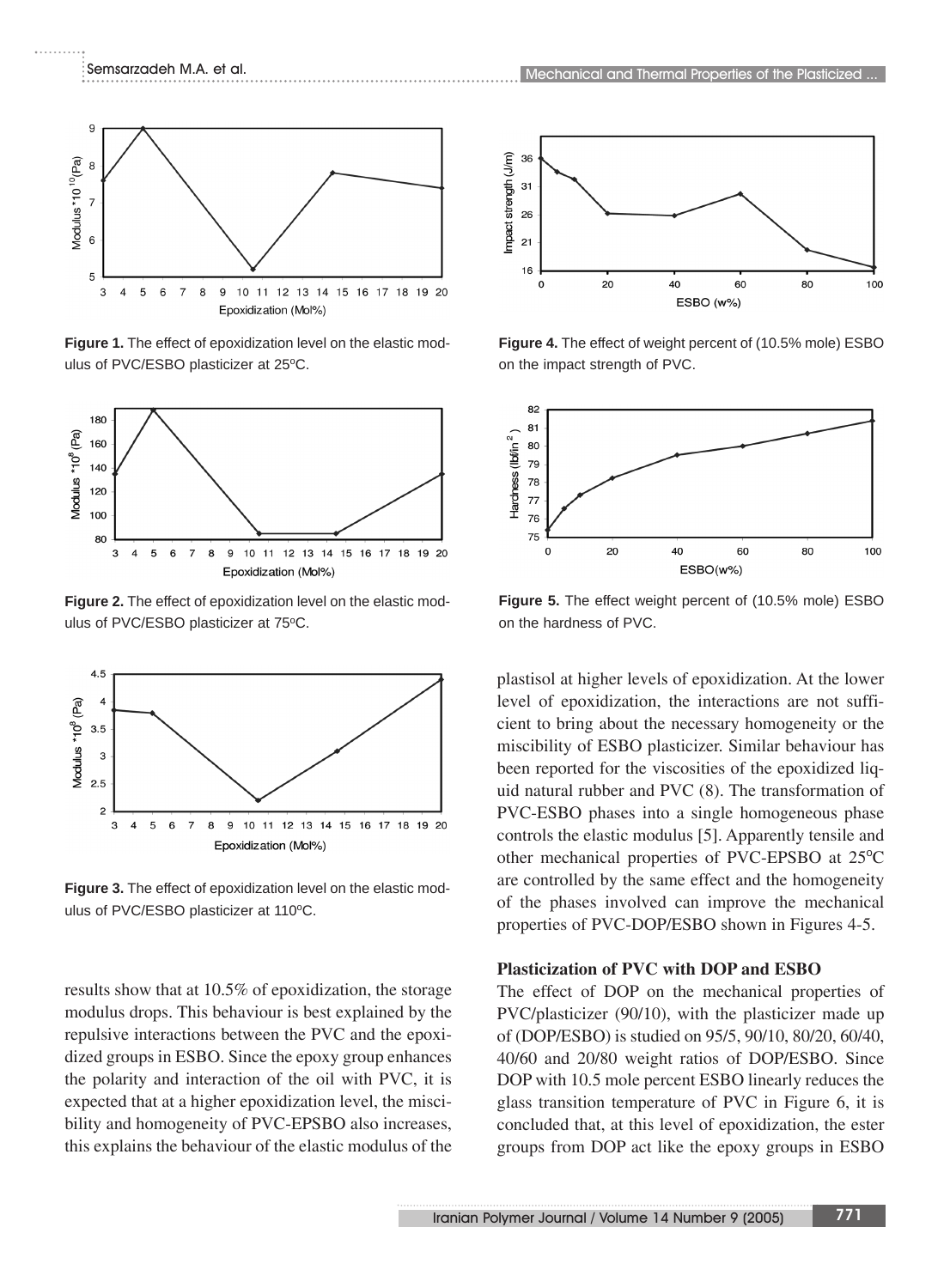

**Figure 6.** The effect of weight percent ESBO (10.5% mole) on the glass transition temperature of PVC.

and improve the miscibility of the plasticizer, and reduce the second order phase transition temperature  $(T_{\sigma}).$ 

The mechanical properties of PVC/DOP/ESBO in Table 1 show the same effect and addition of DOP increases the elongation and impact resistance of PVC, but decreases the tensile modulus and hardness of the plasticized PVC.

#### **Thermal Stability of PVC**

Heat and oxygen are the main causes of the degradation. Thermogravimetric (TGA) studies are used to study the thermal stability and thermal behaviour of PVC. The thermal behaviour of PVC and stabilized PVC with Ba-Zn and Ca-Zn stabilizers are shown in Figures 7-9. These results show that under oxygen; mass increase of PVC/stabilizer (95/5) is most likely related to the cross-linking followed by decomposition  $(T_{dec})$  process (above 200°C), and the recorded exothermic temperature is related to the oxidization of the polymer and it is usually accompanied by an oxidative induction time (OIT). If the partial pressure of oxygen under these conditions is assumed constant, the consumption of the stabilizer during the induction time becomes almost independent of the concentration of Ba-Zn stabilizer and the increased weight percent of Zn stabilizer with respect to time approaches 1.16. But with lower weight ratio of a PVC/stabilizer (95/5) decomposition peak after 39.40 s is 242.18°C. This time Length is shorter for Ca-Za stabilizers and the decomposition temperature for PVC/Ca-Zn with the weight ratio of (95/ 5) is 236°C. PVC/Ca-Zn with 60/40 weight ratio shows the same thermal behaviour after 22.80 s.

However, further addition of Zn stabilizer does not improve the decomposition time or temperature. Since epoxides are considered as additional source of stability, it is expected that the salt, or the salt of ESBO impart certain degrees of stability. The thermal stability of PVC is best explained by the activation energies involved in this process. If we use (WFL) equation to calculate the activation energy of PVC within the temperature range of  $T_g$  + 186K (Eqn 3):

$$
\log a_{\rm T} = \frac{\rm E_{a}}{\rm R(T - T_{r})}
$$
\n(3)

The calculated  $E_a$  may be used for this purpose. The decomposition time and temperature of these systems with their activation energies are shown in Table 2. These results show that, the low activation energy of the primary stabilizers like Ba-Zn or Ca-Zn do not pre-

| <b>No</b>      | Weight ratio of | Impact strength | Average hardness | Average force | Elastic modulus | Percentage |
|----------------|-----------------|-----------------|------------------|---------------|-----------------|------------|
|                | DOP/ESBO        | (J/m)           | (lbf/in)         | (lbf)         | $(N/m^2)$       | elongation |
|                | 100:00          | 36.09           | 75.4             | 33.55         | 1214.2          | 163.77     |
| $\overline{2}$ | 95:5            | 33.61           | 76.6             | 34.05         | 1131.7          | 115.7      |
| 3              | 90:10           | 32.37           | 77.37            | 34.39         | ---             |            |
| 4              | 80:20           | 26.19           | 78.25            | 34.28         | 1269            | 107        |
| 5              | 60:40           | 25.86           | 79.50            | 36.34         | 1145            | 16.4       |
| 6              | 40:60           | 29.72           | 80.0             | 35.56         | 1731            | 19.58      |
| $\overline{ }$ | 20:80           | 19.79           | 80.70            | 35.87         | 1168.45         | 12.57      |
| 8              | 0:100           | 16.33           | 81.40            | 36.18         | ---             | 2.47       |

**Table 1.** Mechanical properties of PVC/plasticizer (90/10): Plasticizer is DOP/ESBO and the epoxidization level is 10.5 mol%.